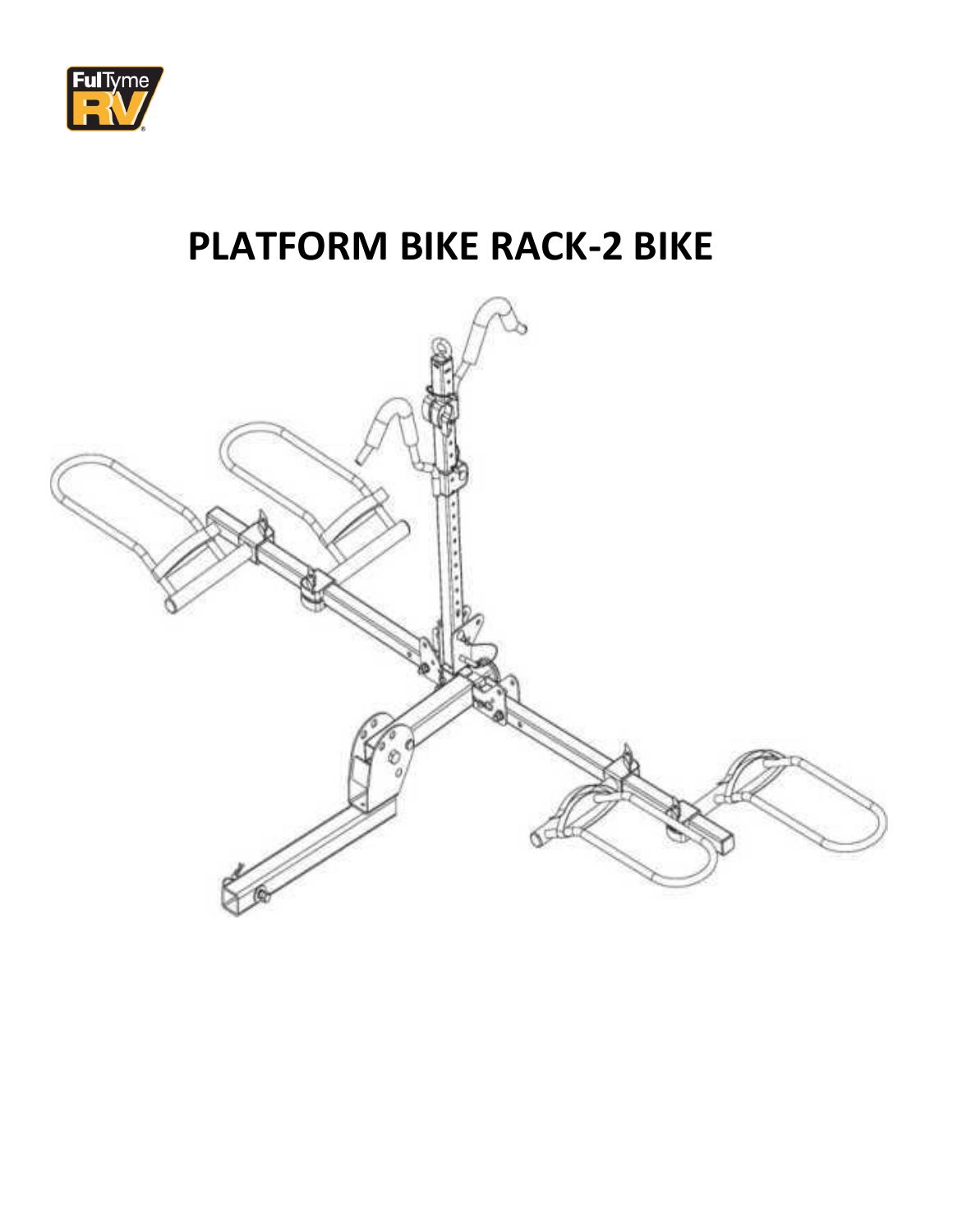# **WARNING**

Read this manual thoroughly before installing and using your bike carrier. Failure to follow instructions could result in serious injury to person or property.

The bicycle carrier should not be used for TOWING or any pulling purpose.

The weight capacity of this carrier is 200 lbs.

DO NOT exceed the rated capacity of this bike carrier.

DO NOT use this bike carrier for transporting or carrying other items or materials besides bicycles.

**Read this owner's manual before using your bike rack. Familiarize yourself with the location and function of the controls and features. Save this manual for future reference.** 

#### **Assembly Recommended Tools:**







Monkey Wrench (lpc) Open Wrench (lpc) Open Wrench (lpc)

Size=300mm Size=17mm Size=24mm

## **Assembly Instructions**

**STEP 1** Assemble the primary frame by taking Support base assembly  $(41)$  and Horizontal arm  $(42)$  using M10 carriage bolt (#4)、L Pin (#3)、M10 flat washer (#5) and M10 lock nut (#6) . Turn L Pin (#3) and Support base assembly (#1) 90 degrees to lock Horizontal arm (#2) . See Fig 1





**STEP 2** Place Vertical arm (#7) into the U bracket of Support Base assembly, using M10 carriage bolt (#4)、L Pin (#3) > M10 flat washer (#5) and M10 lock nut (#6), with the Vertical arm (#7) in vertical position, insert the L Pin (#3). Turn L Pin (#3) 90 degrees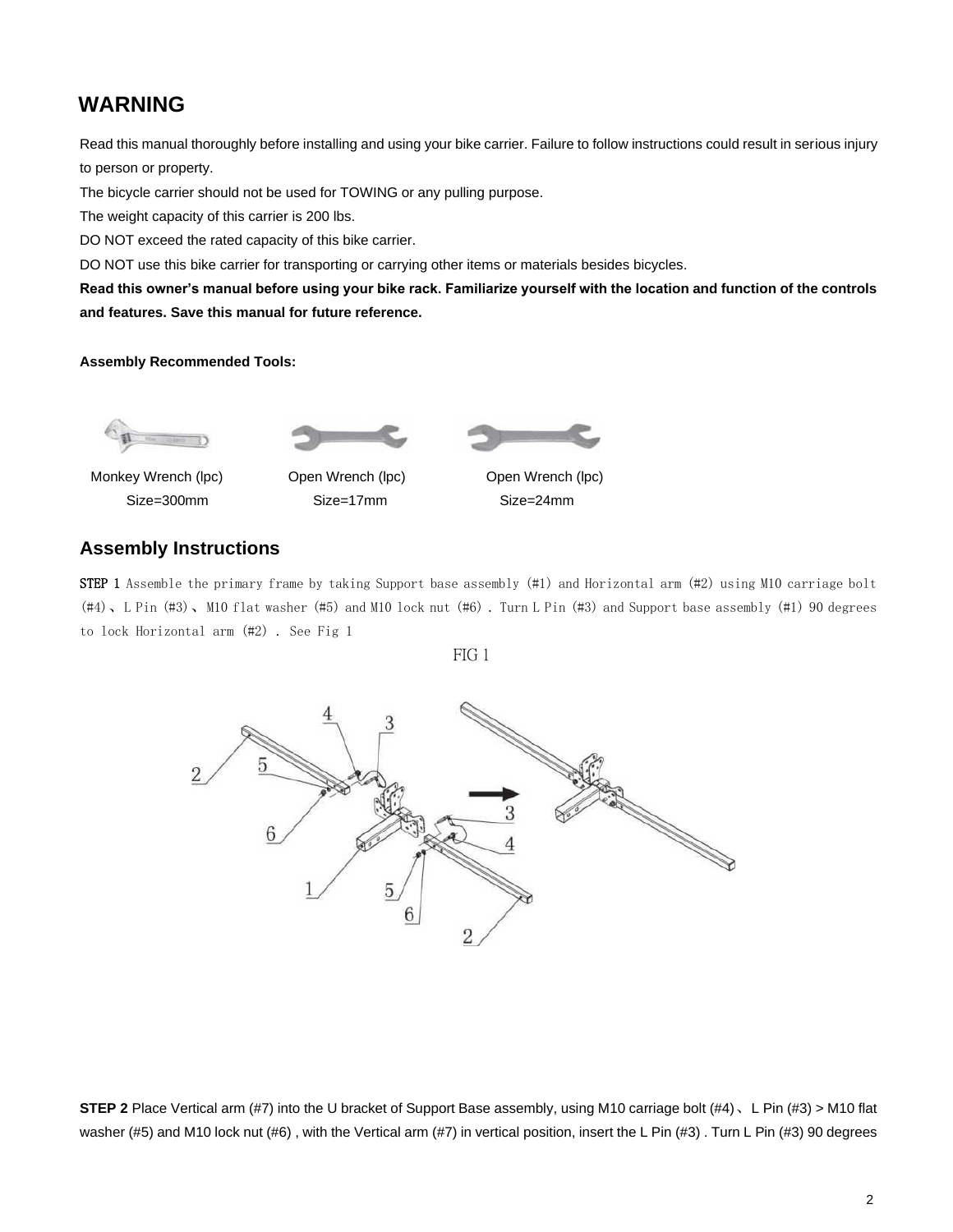

**STEP 3** Attach Folding Shank(#8) to Support Base assembly tube, using M16 BOLT (#9) , M16 LOCKNUT (#12) , pin (#10) and Clip (#11) for extra safety. See Fig 3



**STEP 4** Slide the cradles onto the horizontal arms. Release the knob of the left and right cradle (#13 · #14). The knob should be facing up and the loop end of cradle should be facing outward and upward. Insert the cradles in sequence as shown below Fig 4.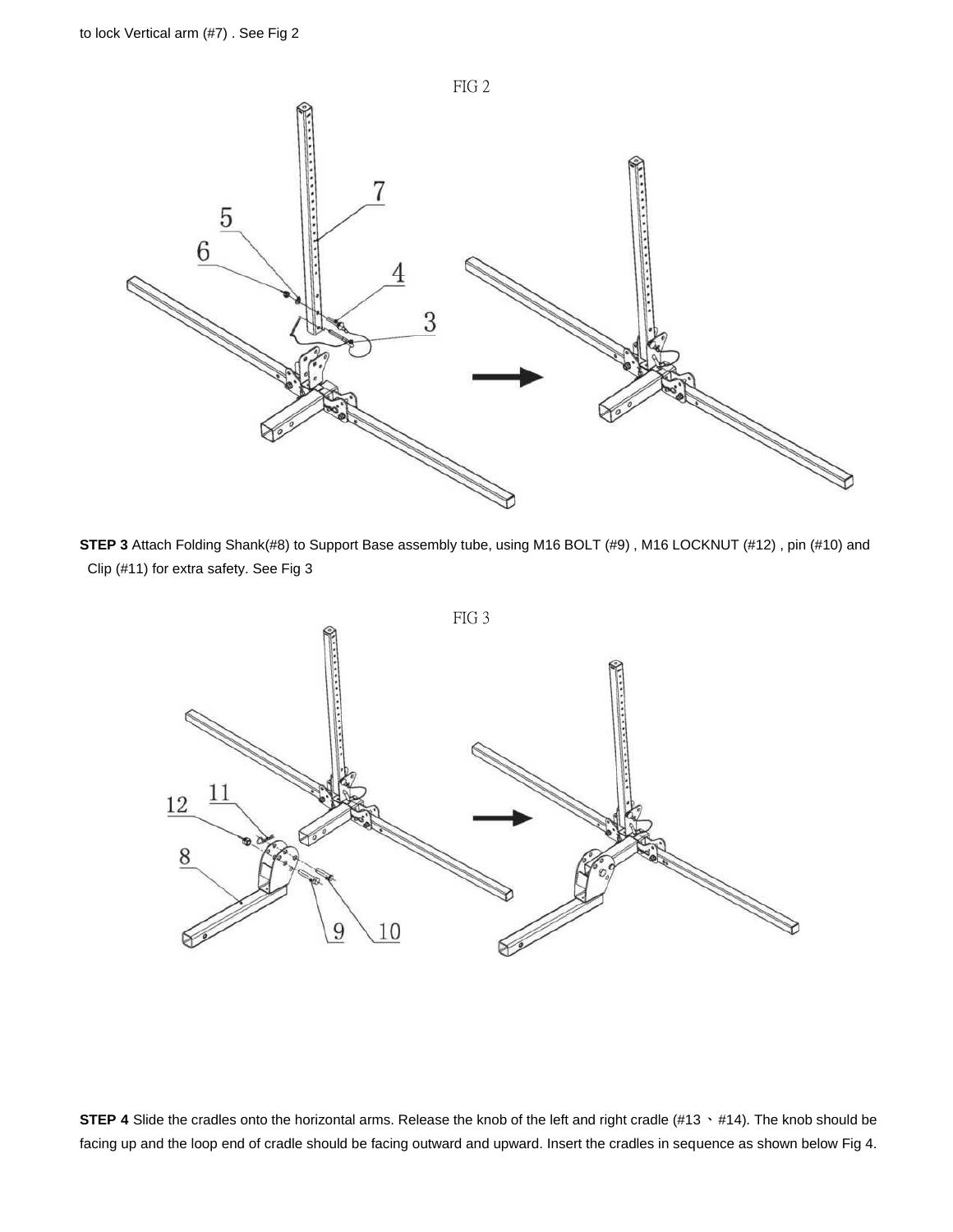FIG 4



**STEP 5** Install the Long J-hook assembly (#15) and Short J-hook assembly (#16) onto the vertical arm, then tighten the eyebolt (#21) . Secure the J-hooks by using snap pin (#20) . Put the reflector (#22) in the hole of the square tube. See Fig 5





**STEP 6** Insert folding shank into 2" receiver, use Stabilizing Pin、3/2" Flat Washer、*1/1"* Spring Washer and Clip (#17、#18、#19、 #11) to fix.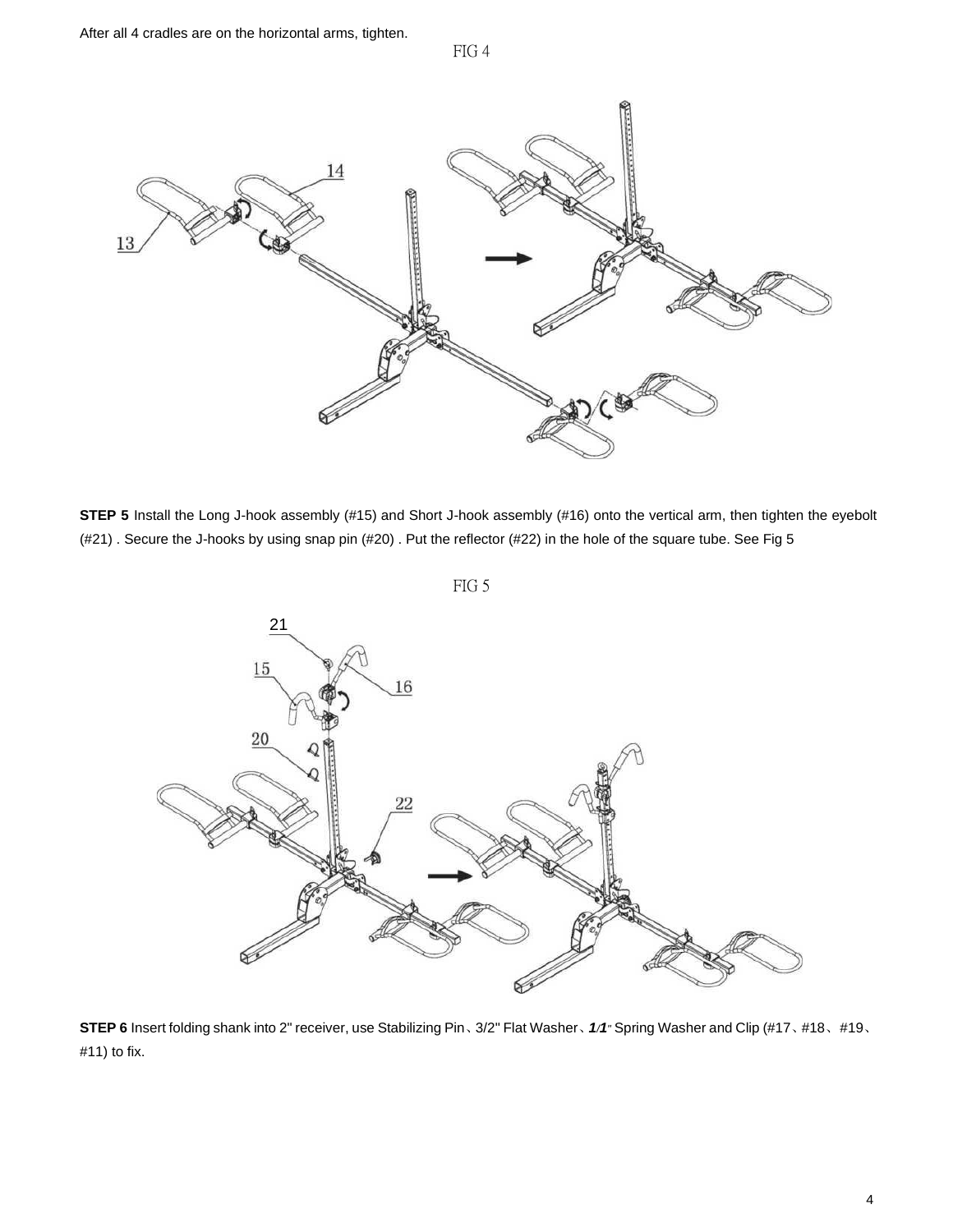

**Mounting the bikes - the cradles and J-hooks are completely adjustable and slide on the arms.**

Using the vertical knobs on the tops of the cradle and the horizontal knobs on the J-hooks, twist until they are loose and the cradle or the J-hook can move on the tube. See Fig 7&8

FIG. 7



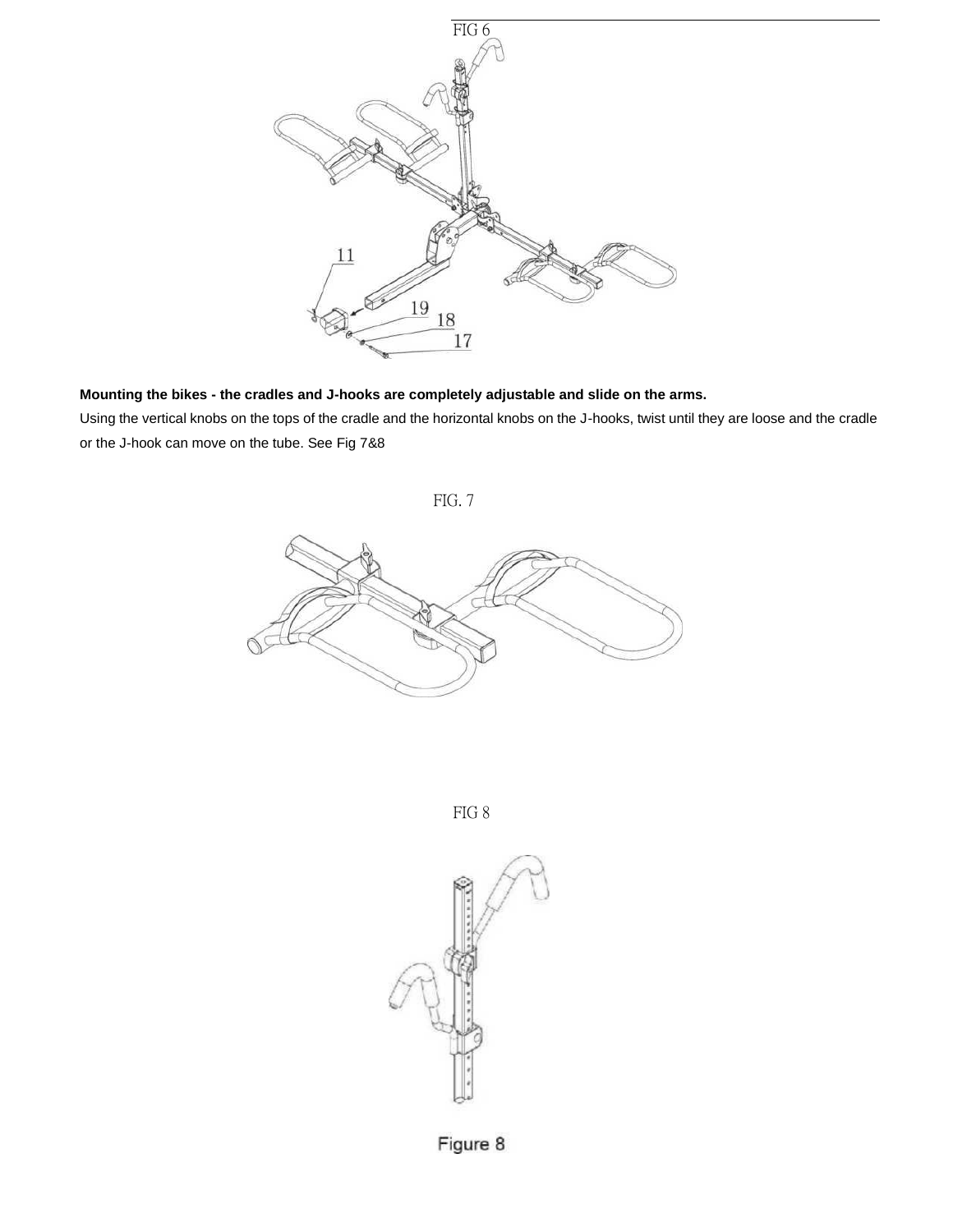Once adjusted, allow the bike to properly fit into the cradle, load the bike wheels directly into the cradles and ensure they will not roll back and forth. Bring down the J-hook till it fits securely over the middle part of the frame on the bike. Remember to use the strap on the cradles to secure the wheels. Make sure all wheels have a strap securing them.

### **Tilt Down Feature**

For access to the rear of vehicle, remove 5/8" pin and allow the rack to tilt downward. Securely grasp the bike rack while the pin is out, do not place bikes on the wheel cradle when operating the tilting down feature.



### **Storage Feature**

Spin L Pin at 90 degree and then pull out from the center hole. Fold the main vertical arm to horizontal position (down on the opposite side of folding shank) and re-secure using L pin. Or fold the horizontal arms upward.

FIG 10





Figure 10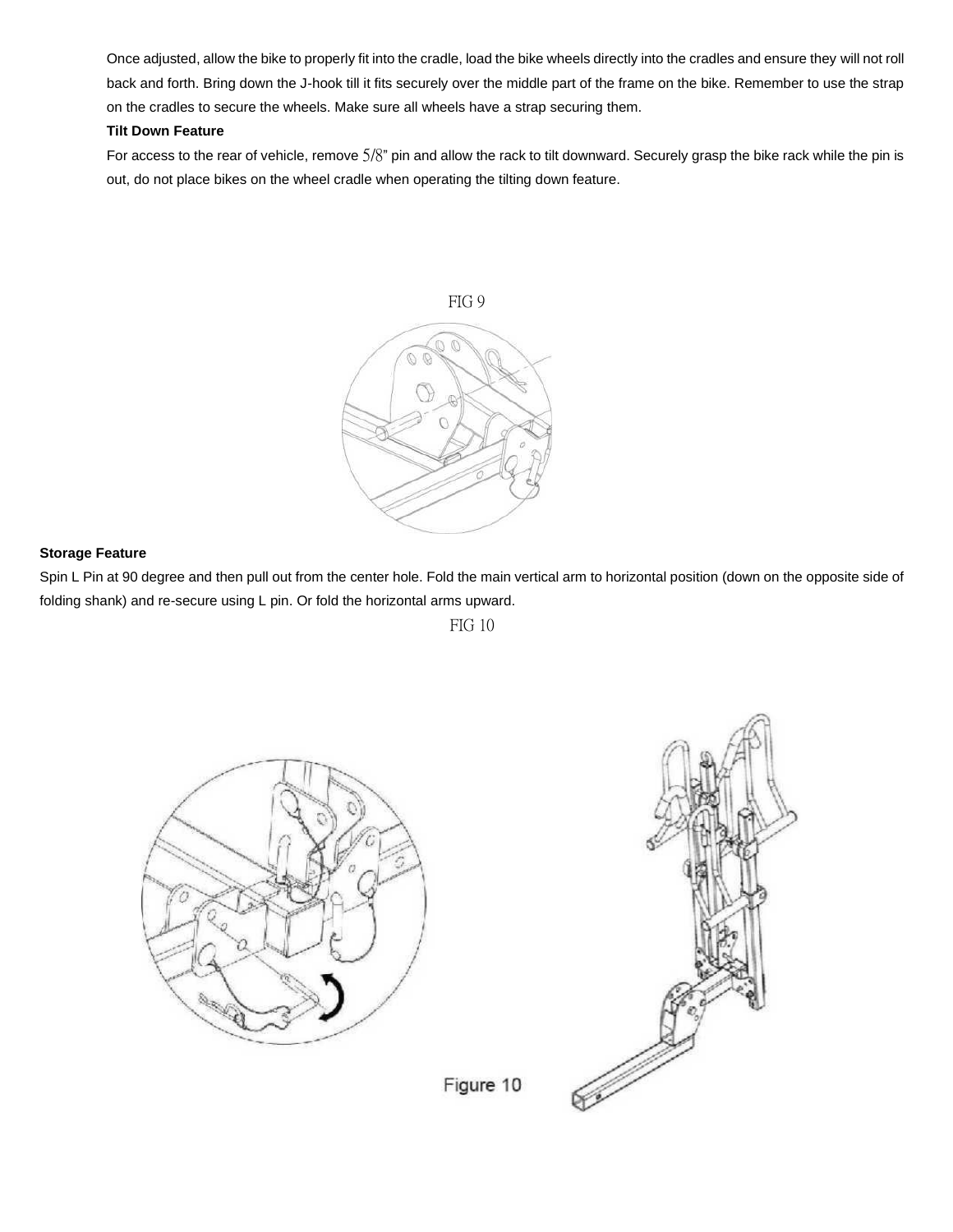# **Folded when not in use Feature**

Fold Vertical arms to the horizontal position, and then fold the folding shank assembly to the vertical position.

ƙ

FIG 11